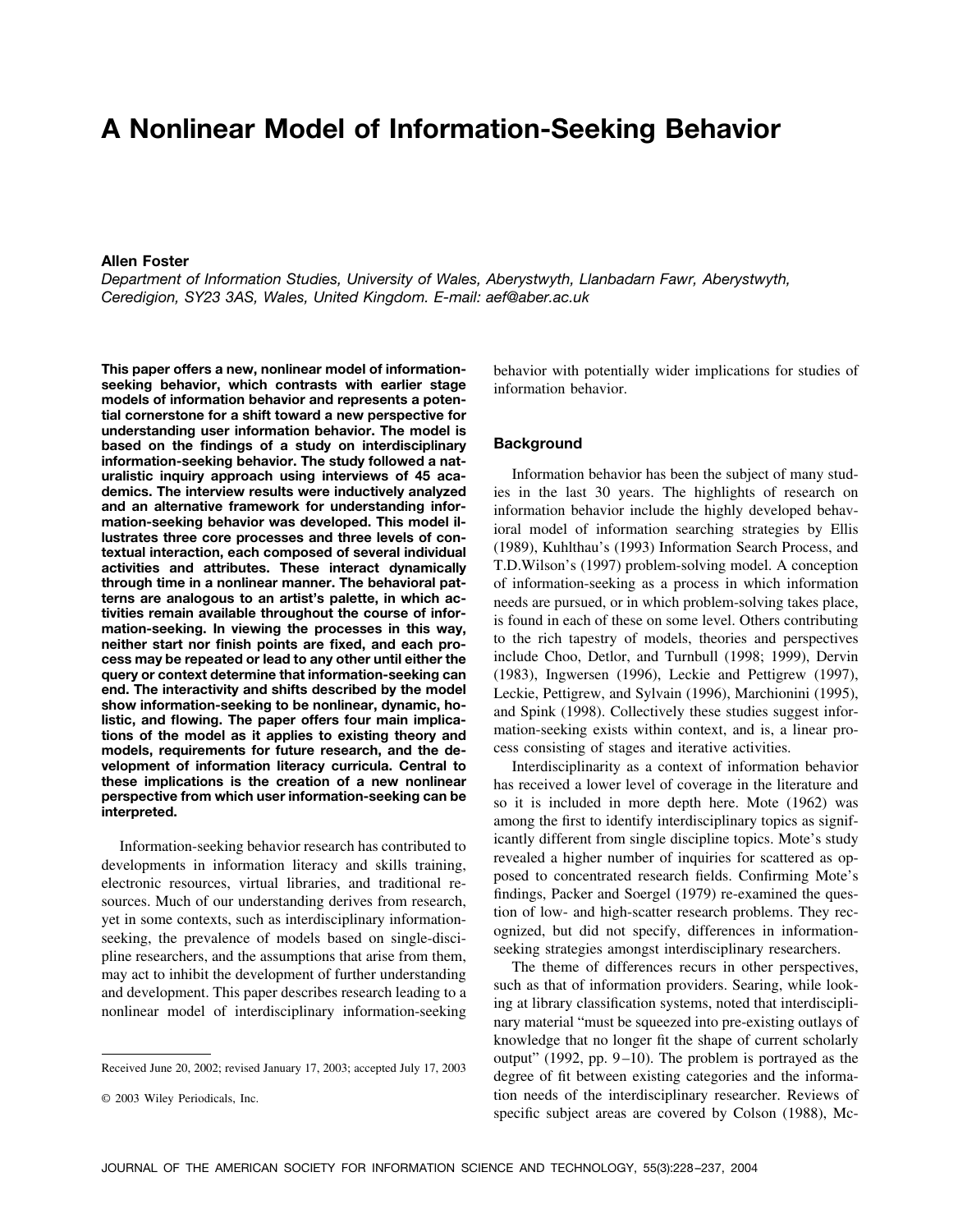TABLE 1. Research roles and information practices, Palmer (1999, p. 248).

| Research mode     | Team leader    | Collaborator | <b>Generalist</b> | Problem-oriented           |
|-------------------|----------------|--------------|-------------------|----------------------------|
| Approach          | Managerial     | Cooperative  | Individualistic   | Multi-modal                |
| Information       | Gathering      | Finding      | Probing           | Gathering and probing      |
| Practices         |                |              |                   |                            |
| Knowledge         | Recruiting     | Consulting   | Learning          | Consulting and learning    |
| <b>Strategies</b> |                |              |                   |                            |
| Scope             | <b>Breadth</b> | Depth        | <b>Breadth</b>    | Moderate breadth and depth |
| Outcome           | Productive     | Productive   | Integrative       | Productive and integrative |

Dermott (1998), Stoss (1991), and P. Wilson (1996), who have provided useful insights into issues arising for interdisciplinary researchers from information organization and information overload. A study of interdisciplinarity by Bartolo and Smith (1993) used Kuhlthau's Information Search Process model as a basis for addressing the question of how search method, online or manual, affects the relevance of retrieved items, user effort, user satisfaction, user confidence and future use.

Research in the area of interdisciplinarity by Palmer (1996a, 1999, 2001) explored some of the features of interdisciplinary scientists, addressing questions related to how researchers find and use information from areas outside their core disciplines. Palmer's research considered boundary-crossing inquiries of 25 humanities scholars and 34 scientists using in-depth interviews to collect data (Palmer, 1996b, 1999; Palmer & Neumann, 2002). The research modes shown in Table 1 were related to particular research roles and practices (Palmer, 1999). Humanities scholars added strategies for extending the scope of their information-seeking and were found to be eclectic readers and active browsers who regularly probe for leads in outside domains. The information sources identified for scientists and humanists included a diverse range of informal and formal networks (especially personal networks), reliance on intermediaries, personal networks as most important, and conference attendance. Their activities included broad reading, footnote chasing, and name searching (Palmer, 1996a). More recently, Palmer and Neumann (2002) suggest that interdisciplinary humanities scholars work within a framework of Exploration, which involves Extending and Priming; and Translation, which involves Learning and Crafting.

Taking a broader view, Bates suggested that many differences between disciplinary and interdisciplinary researchers arise from three main categories: social, vocabulary and research style, and discipline-orientated support information services (Bates, 1996). The themes highlighted by Bates (1996), Searing (1992), Klein (1996), and Klein & Newell (1996) suggest a view of interdisciplinary researchers working within the context of a single-discipline information and organization context.

The picture presented by these studies suggests that interdisciplinarity is associated with the need to use a diverse range of activities and sources and in doing so perform a higher number of inquiries. Various problems arise

which some such as Palmer (1996a) and Spanner (2001) attribute mainly to its boundary-crossing nature.

No study of interdisciplinarity has achieved the clarity of the single-discipline models of information-seeking behavior of theorists such as Ellis, Kuhlthau, T.D.Wilson, and Spink. The current literature does not contain more than a partially formed image of information-seeking behavior in interdisciplinary research topics. That is to say, the core questions asked by Bates (1996) relating to possible differences between interdisciplinarity and disciplinarity, particularly behavior and strategies, remain largely unanswered. The questions raised by Bates and others suggest further questions concerning: (1) the identification of problems and strategies of information-seeking related specifically to interdisciplinarity, (2) how information needs vary, and (3) how appropriate it is to apply models based on singlediscipline information-seeking to interdisciplinary behaviors. These questions lead to further questions, specifically (4) what a model of interdisciplinary information-seeking behavior would be, and (5) how this would compare with existing single-discipline models.

The research presented here aimed to answer three questions: (1) What are the activities, strategies, contexts, and behaviors used and perceived to be used by interdisciplinary information seekers? (2) What is the relationship of the core processes, contexts, and behaviors as part of interdisciplinary information behavior? (3) How can the informationseeking behavior of interdisciplinary researchers be represented in an empirically grounded, theoretical model of interdisciplinary information-seeking behavior?

#### *Method*

The study adopted methods from the tools suggested by Lincoln and Guba (1985) and Kuzel and Like (1991) for maximizing credibility, transferability, dependability and confirmability in data collection and analysis.

# *Data Collection*

Data collection was based on in-depth semistructured interviews. An interview guide (Appendix A) described by Patton (1990) provided an agenda for open-ended questioning (see also Taylor & Bogdan, 1998). All participants were interviewed in their normal context, in this case the place of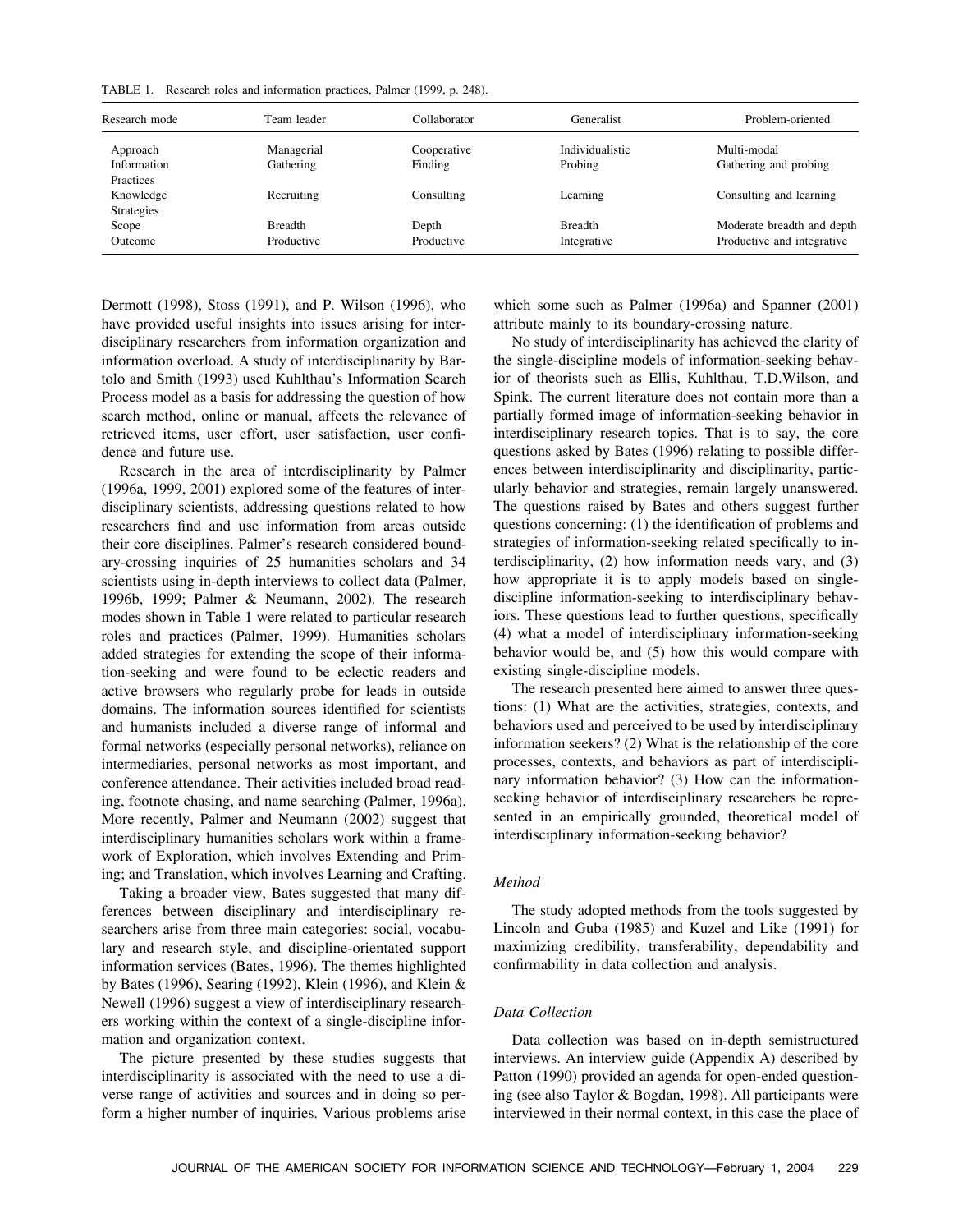work, as recommended by Lincoln and Guba (1985) to enhance contextual richness and minimize fragmentation. Interviews offered the opportunity to explore the experience of the participants and to elicit, by probing, new themes as they emerged. Interviewing in the work place allowed interviewees to refer frequently to bookshelves, boxes of documents, paper cuttings, Web sites and databases as concrete illustrations of normal practice. Rather than beginning with a recent specific example as a basis for the interview, the interviewer asked participants to talk in general about their behavior and allowed them to choose examples from their whole experience. These examples were then refined in member checking. Prolonged engagement was used to allow the researcher to become oriented (Lincoln & Guba, 1985) or familiar with the interviewee to reduce possibilities of misinformation and perceptual distortions. An important part of the process was presenting the interviewer as nonthreatening, understanding, and nonjudgmental about the interviewee's skills and behaviors.

Lincoln and Guba's criteria of depth of data for increased credibility were supported by using an interviewer familiar, in the sense of professional experience of online searching and collaboration, with the academic disciplines involved, the use of in-depth interviews, and use of a larger number of participants than might strictly be considered necessary for a naturalistic inquiry.

Triangulation, described (Denzin, 1970; Lincoln & Guba, 1985; Patton, 1990) as adding to credibility by applying multiple sources, methods, investigators or theory to a study, was in this case included to a limited degree by inclusion of data from different faculties, for example science and arts, and academic research topics from varying from narrow to broad.

Member checking was identified by Lincoln and Guba (1985) as the single most important method of increasing the credibility of qualitative research. The present study utilized member checking in four ways. (1) Member checking at the pilot stage contributed the thoughts and opinions of a sample of five interdisciplinary researchers who were interviewed and who candidly discussed the questions following each interview. (2) Member checking took place throughout interviews as the interviewer fed ideas back to participants to refine, rephrase, and interpret. (3) Each interviewee was given the opportunity to discuss findings in an informal post-interview session. These sessions allowed comments on themes and expression of emerging patterns that contributed to the results. (4) A final member check involved gathering a sample of five participants who were willing to contribute to an additional session in which they were asked for feedback on the transcript of their own interview and evaluation of the analysis and model as a report of their own experience.

The study makes no claim for generalizability, but ultimately aims through rich description and reporting of the research process to ensure transferability and further development of the research themes (Lincoln & Guba, 1985; Patton, 1990; Sanjek, 1990). Dependability and confirmability were addressed through research notes, which recorded decisions, queries, working out, and the development of results.

# *Sampling*

The population from which the sample was drawn consisted of all academic and postgraduate researchers at the University of Sheffield, England. The population spanned the 100 research groups and departments listed as belonging to the faculties of arts and humanities, social science, engineering, and medicine. Within this body, a subpopulation of interdisciplinary researchers was chosen as a specific group from which a sample of 45 was drawn.

Nonprobability-based sampling methods were chosen as recommended for naturalistic inquiry (Henry, 1997; Lincoln & Guba, 1985; Wright, 1997). A combined method was adopted, taking account of both population and methodological context. The first stage of sampling was purposive. Purposive sampling is the selection of a sample on the basis of potential contribution as information-rich cases for indepth study (Patton, 1990). In this study, criteria were developed to allow a rich sample with two central characteristics: identification of (1) interdisciplinary researchers and of (2) researchers representing many disciplines from across university faculties. Purposive sampling met the practical and methodological constraints of the study and maximized the potential contribution of a diverse population of interdisciplinary researchers. The sample was chosen using established criteria, not a standard from one source or a statistically confirmed standard, and was not intended to achieve theoretical saturation of coding categories. Following Patton (1990), the study combined purposive sampling with snowball sampling, which allowed the researcher to generate a larger sample by asking participants to identify interdisciplinary colleagues.

The same criteria were used for purposive and snowball sampling, beginning with a definition of interdisciplinarity. In this study, interdisciplinarity covers topics by single researchers where the primary knowledge domain is either clearly focused, and related to one or more other knowledge domains; or appears as a composition or hybrid subject with no single domain focus, relying on several subdisciplines or partial elements of disciplines (see Bartolo & Smith, 1993; Davis, 1995; Klein, 1996; Scott, 1979; and Westbrook, 1999).

The definition was supplemented by classification of potential participants based on four processes:

- 1. The interviewees said their topics were interdisciplinary in response to an interview question asking specifically for a definition.
- 2. The interviewer considered the participants' research problems and the sources they cited as providing appropriate material.
- 3. Following the work of Saracevic and Kzinto (1988), interviewees' problems were classified based on the sub-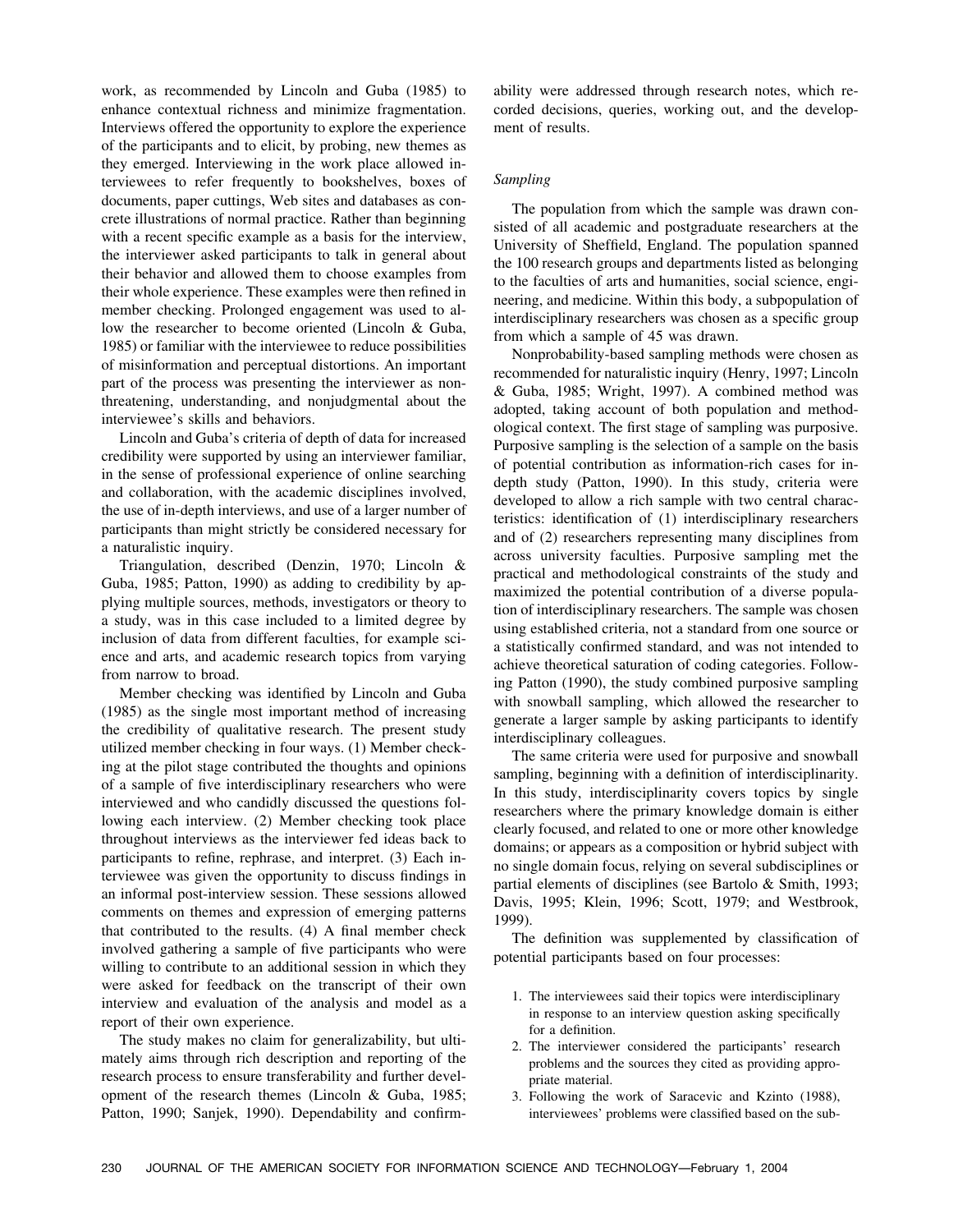ject domains listed in the DIALOG databases DIALIN-DEX/OneSearch categories. This approach highlights a theme mentionedby Palmer (1996a), who proposed that interdisciplinary users can only be identified by their research problem and the way that problem is defined.

4. The interviewer's own notes prevented the acceptance of merely ill defined topics or of topics that were merely subfields of a larger discipline.

These techniques resolved two potential problems with a purely discipline-based sample selection. First, disciplines that operate in an interdisciplinary fashion do not necessarily consist entirely of interdisciplinary research topics all the time. Second, academics that do some interdisciplinary research may not publicly describe or privately perceive themselves to be interdisciplinarians. Once identified, potential participants were contacted by letter, and subsequently engaged in a brief meeting, to ensure that all did indeed meet the criteria. The pilot study confirmed that the sampling methods functioned in the ways expected. The final sample consisted of 45 participants: 10 from pure, applied, and medical sciences; 14 from arts and humanities; 12 from social science; and 9 dual faculty from social science/pure science and social science/arts faculties.

#### **Analysis**

Data collection aimed at an impartial, yet theoretically sensitive, exploration of interdisciplinary information-seeking behavior. The interview guide (Appendix A) focused on exploration and allowing the emergence of concepts from participants with probes and prompts as required. Analysis was informed by knowledge of the general nature of information-seeking models rather than by specific expectations. Naturalistic inquiry analyses should be inductive and most often use the constant comparison method, as described in Glaser and Strauss (1967) and recommended by Lincoln and Guba (1985). Advice on inductive coding came from Denzin and Lincoln (1994), Miles and Huberman (1994), and Strauss and Corbin (1990). The dominant guide was Lincoln and Guba who described the coding process in terms of unitizing and categorizing.

Coding took place in multiple iterations over time. (1) Initial coding of each interview transcript began with manual annotation of scripts during a process of close reading, line by line, to highlight each concept and label it. This process equates to the unitizing or open coding process. Coding used Atlas-ti software. Subsequent iterations of reading and coding of each interview transcript in a constant comparison with previous interview transcripts and coding allowed emergence of categories and themes. Coding with Atlas-ti also allowed renaming or merging of codes as required, for convenience, but did not otherwise automate or shape the coding process. (2) Issues of consistent coding were addressed by including three iterations of coding spread through a period of a year. Each coding session considered the transcript and the application of coding in the

TABLE 2. Summary of stages and activities identified in initial analysis.

| Initial                           | Middle               | Final                             |
|-----------------------------------|----------------------|-----------------------------------|
|                                   | Monitoring           | Monitoring                        |
| Problem definition                | Problem definition   | Problem definition                |
| Networking                        | Networking           | Networking                        |
| Browsing                          | <b>Browsing</b>      | Browsing                          |
| Breadth exploration               | Breadth exploration  |                                   |
| Picture building                  | Picture building     |                                   |
| Identifying keywords<br>Reviewing | Identifying keywords | Identifying keywords<br>Reviewing |
| Keyword searching                 | Keyword searching    | Keyword searching<br>Verifying    |
|                                   | Refining             | Refining                          |
| Chaining                          | Chaining             |                                   |

light of later analysis and the growing perceptions of the researcher and each quotation was confirmed on multiple occasions, adding to the strength of the researcher's interpretation. (3) Lincoln and Guba's method of peer debriefing was used to confirm interpretations and coding decisions including the development of categories. (4) Automatic logs of coding changes were maintained by Atlas-ti and supported by an archive of project file backups for future reference. These allowed an audit trail to be maintained, tracking the development of analysis with annotations for major decisions and researcher input. (5) Emergent code categories were tested with a specific view to dependability and confirmability. In generating themes, tests for co-occurrence of concepts using text retrieval tools within Atlas-ti allowed a large range of tests to be applied to the coding. The results of co-occurrence were checked by reading them in context and in the form of a list of quotations. Each acted to verify the analysis and highlight any inconsistencies or errors. (6) Diagrams illustrating code relationships were used to visually identify and compare patterns and inconsistency. (7) A final test of the analysis, and the most important for this study as a naturalistic inquiry, was the use of member checking, which confirmed the results as a true representation of the perceptions and experience of the participants.

#### **Results**

Broad categories relating information-seeking activities behaviors to concepts of chronological sequence within information-seeking contexts emerged early in analysis. From this approach a naïve picture of three stages, initial, middle and final was developed (Table 2). The table illustrates the behaviors initially identified with a stage model. The initial result was tested using the co-occurrence tests built into the Atlas-ti qualitative analysis software, and through visual comparison of network views of emergent codes and their relationship to one another. Evidence for the presence of stages was undermined once ideas of a passage of time and occurrence of activities were seen side by side with the resultant stages. The presence of stages was further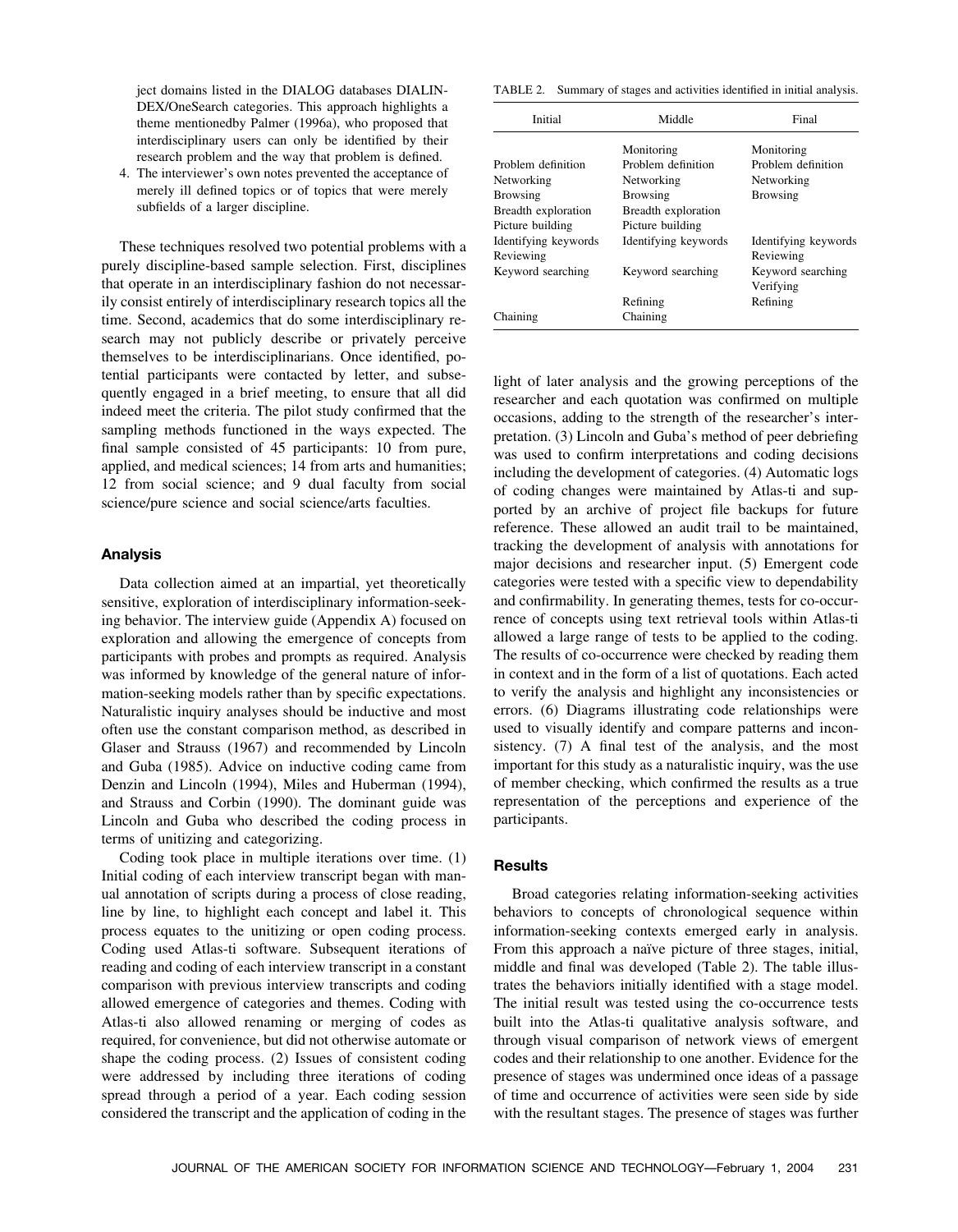reduced as the existence of additional underlying themes and activities, not explained by the framework of stages, emerged.

Subsequent analysis of these additional activities, underlying themes, and behaviors in the transcripts, and a reconsideration of the activities that were initially identified with stages, suggested that these were not bound chronologically or by problem stage. The result was an extension of the number of categories and behaviors identified, as illustrated in the following section. The relationship of behaviors was described in terms of concurrent, continuous, cumulative, and looped cycles occurring throughout a research project. At a micro level, there was similarly a sense of nonsequential behavior in which any behavior could conceivably lead to any other. The combination of descriptions and coding of identified events by occurrence and co-occurrence replaced the initial notion of time. To understand this, it was necessary to move away from the level of activities and strategies to a different conceptual framework: an emergent model.

#### *Model*

Ongoing analysis of the emergent concepts and their relationship to each other developed in clusters of behaviors, intervening factors, and contexts. The concepts were grouped into three core categories, Opening, Orientation, and Consolidation around which analysis continued to develop definitions, functions, information needs, and the contexts attributable to them.

The new model of interdisciplinary information-seeking is represented in terms of three core processes and three levels of contextual interaction in Figure 1. The following sections begin with the outer layers of the illustration and



FIG. 1. Nonlinear model of information-seeking behavior.

TABLE 3. Contextual interactions of the nonlinear model.

| External context                       | Internal context                      | Cognitive approach                           |
|----------------------------------------|---------------------------------------|----------------------------------------------|
| Social and<br>organizational<br>Time   | Feelings and<br>thoughts<br>Coherence | Flexible and<br>adaptable<br><b>Openness</b> |
| The project                            | Knowledge and<br>understanding        | Nomadic thought                              |
| Navigation issues<br>Access to sources |                                       | Holistic                                     |

move towards the core processes of Opening, Orientation, and Consolidation, culminating in a summary of the whole model. The final list of contextual interactions appears in Table 3, and a list of the core processes appears in Table 4.

# *External Context*

Information behavior is not isolated from the context within which the information seeker works. Major external influences were categorized as Social and Organizational, Time, The Project, Navigation Issues, and Access to Sources. The social networking aspect of interdisciplinary experience was one of the most significant. Social networking was identified in Opening as a source that could have the effect of either reducing access to information resources or significantly bolstering them. Socially, interdisciplinary information-seeking was dependent upon goodwill networks between individuals from a variety of backgrounds, status and disciplinary origins collaborating to share information. The surrounding organizational climate also affected funding and access to resources such as interdisciplinary journals. A difference between a positive encouraging atmosphere and a negative restrictive culture was noticeable.

Information-seeking was found to be framed by the resolution of information problems, which for interdisciplinary researchers may be open ended, and by limits to time and financial resources, coded as Time and The Project.

Navigation Issues and Access to Sources referred specifically to the organization of information, and to the problems incurred by interdisciplinary researchers as they move from the familiar territory of their home discipline towards the alien information environment of other disciplines. The

TABLE 4. Core processes of the nonlinear model.

| Orientation                                   | Consolidation    |
|-----------------------------------------------|------------------|
| Problem definition                            | Knowing enough   |
|                                               | Refining         |
| Reviewing                                     | Sifting          |
| Identify keywords                             | Incorporation    |
| Identifying the shape of<br>existing research | Verifying        |
|                                               | Finishing        |
|                                               |                  |
|                                               |                  |
|                                               | Picture building |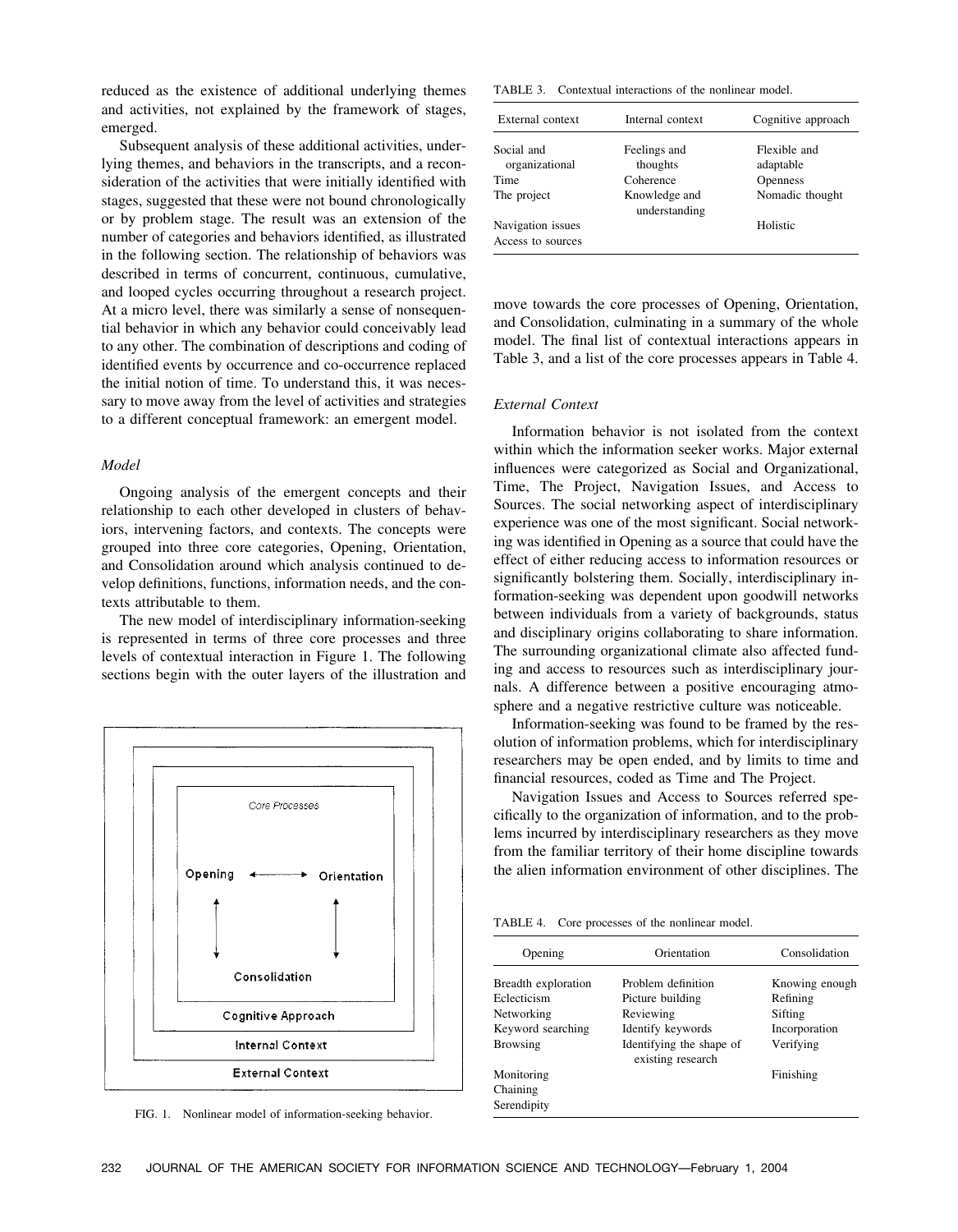impact appeared to vary with associated factors such as distance from home discipline and previous experience, identified as part of Internal Context.

## *Internal Context*

Internal influences are primarily the level of experience and prior knowledge held by the information seeker. Major influences were categorized as Feelings and Thoughts, Coherence, and Knowledge and Understanding. Each represents complex concepts within the analysis, including internal feelings of uncertainty, self-perception, self-efficacy, perception of topic, complexity, and distraction. Knowledge and Understanding covers experience, information need, and knowledge level. Internal influences are factors unique to each information seeker's own profile.

#### *Cognitive Approach*

Cognitive Approach describes aspects of the mode of thinking observed in the participants, a willingness to identify and use information that might be relevant to an interdisciplinary problem. The interdisciplinary researchers who took part in the study described four Cognitive Approaches.

- 1. The Flexible and Adaptable approach emphasizes the mental agility and willingness to adapt to the different information and disciplinary cultures that are intrinsic to working in an interdisciplinary field.
- 2. Openness of approach is an open-minded approach in which no prior framework for judging relevance is implemented: all sources, disciplines and ideas are viewed as viable until proven otherwise. The concept suggests that interdisciplinary researchers use flexibility and adaptability in their information-seeking and when they find a potential information source are open to how this might fit in with their information needs.
- 3. Nomadic Thought appeared at first to be the same behavior as Openness. It does, however, go further in that it embraces the process of thinking about a topic in many diverse ways to find the information needed in locations and ways remote from the original idea. Key elements include the idea of abandoning well-known and favored disciplines and sources in search of new material. This tends to contradict the traditional idea of staying within known disciplines and well-trodden resources.
- 4. The Holistic approach was highlighted in the earliest interviews as important to grasping and incorporating concepts from diverse areas and bringing them together either as an answer or to generate new questions and information searching directions.

#### *Opening*

The concept of Opening may bring to mind the starting, initial moves or initializing operations found in some other models as the first step in information-seeking behavior (Ellis, 1989; Kuhlthau, 1993). That is, models of information behavior have all tended to describe starting points.

Starting points in these models entail a number of activities or processes such as problem definition, initial searching, and exploring, and are often seen to exist at the beginning of a search.

Opening was identified as corresponding with the process of moving from a state of orientation to actually seeking, exploring and revealing information. Interviewees suggested during the member checking process that the term "opening" best described how they opened up their topics through information-seeking activities. Opening is a nonlinear component representing a collection of activities. Each of the activities interacted and informed both further Opening activities and the other core processes. Two activities, Breadth Exploration and Eclecticism, were identified as complex in that they involved combinations of other activities to form a larger process, though these worked alongside other activities. The key element was the combination and recombination of possibilities to achieve information.

Breadth Exploration was identified as a conscious expansion of searching to allow exploration of every possibility. This included deliberate expansion of information horizons to bring within range different information types, sources, concepts, and disciplines. Interviewees described it as a "kind of splatter gun approach" which was associated particularly with starting wider so that narrowing could produce results. Implications of this activity for the Orientation process were identified as choice of keywords, selection of sources, and the initiation of combinations of other core processes.

Eclecticism encompassed accepting, gathering and storing information from a diverse range of both passive and active sources, sometimes over considerable time periods, for later incorporation and satisfaction of information needs. Eclecticism influenced information-seeking as a determination to obtain information from as many channels as possible and to absorb as many pieces of information as possible to reveal new concepts and ideas. Eclecticism provides a conceptual approach to finding information that combines active, passive, and serendipitous information acquisition.

Networking appeared as a main activity of participants and operated through many channels, including conferences, social gatherings, colleagues, and departmental research groups. The Internet, E-mail, and Mailbase groups were valued for increasing the possibilities for Networking, and hence locating information and sources. Networking was recognized by participants as a tool for exploring interdisciplinary subjects and opening up new concepts and areas not revealed through traditional searching. Much of the decision to use Networking was placed in the context of limited knowledge, limited resources such as time and access, and coping with information overload.

Keyword Searching during Opening was associated with use of databases, online catalogues, Internet search engines, and online journals. Results from Keyword Searching were viewed as valuable but sometimes ineffective when terminology was not always appropriate or transferable across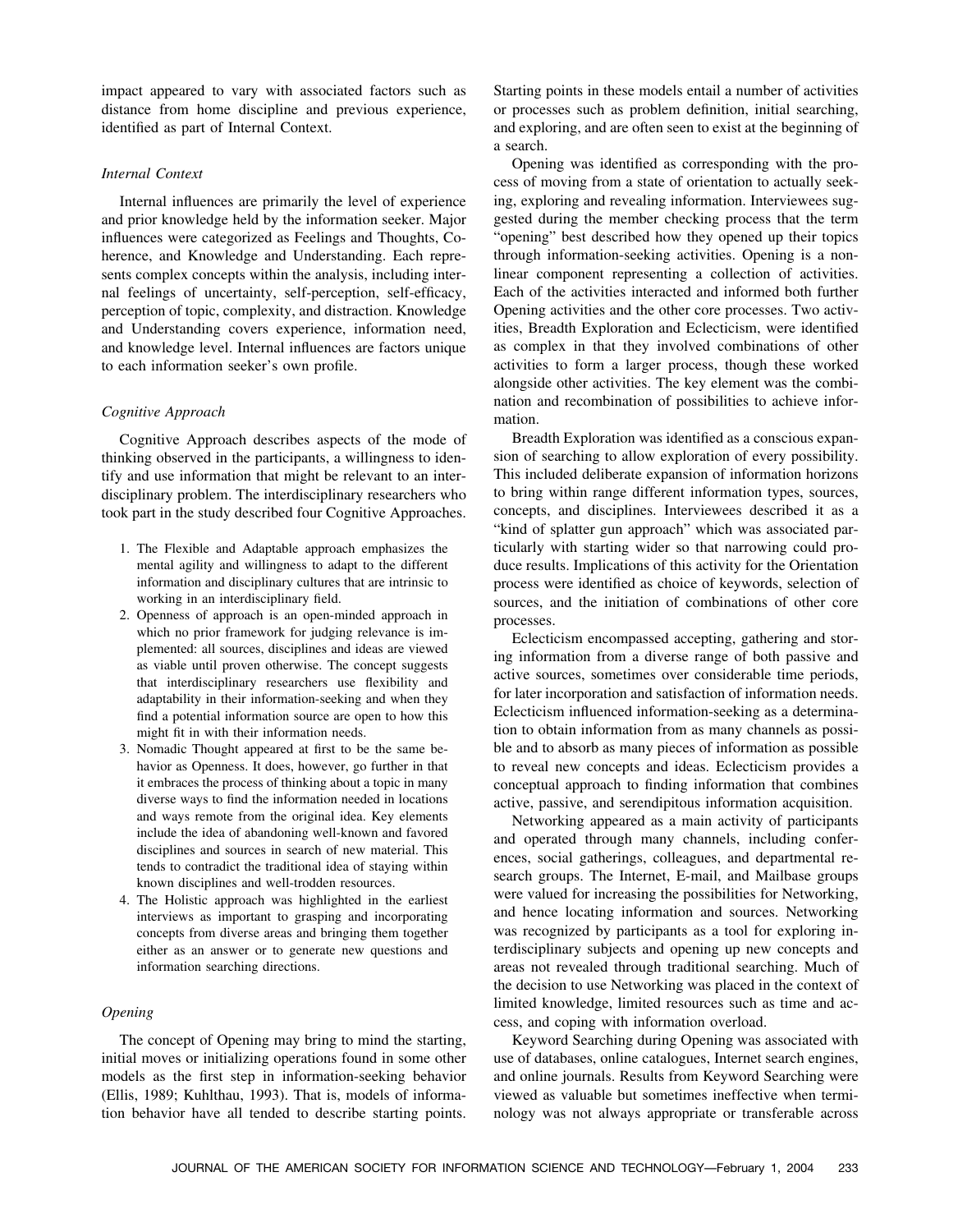disciplines. Browsing was found to be a key process for accessing information, of most use to information seekers who needed to change their disciplinary focus.

Monitoring via repeat visits to obtain updates has a similar meaning to that used by Ellis (1989), and was highlighted in the data as part of the ongoing processes following identification of fruit-bearing sources of information. In Monitoring, ease of access played a significant role, with reliance on Internet Web sites and particularly homepages of useful people or organizations, Mailbase lists, current periodical shelves and new book catalogues.

The activity of Chaining, identified by Ellis (1989), was found to be strong in the researchers' behavior pattern. In the present study, citation and reference chaining were joined by an emphasis on the chaining of important ideas from one source to another. The activity led researchers from single leads in known areas towards a broader information horizon.

Serendipity, identified as a method for achieving breadth and identifying unknown results, was found to be closely associated with Browsing, Eclecticism, and Networking. Serendipity and activities that encouraged the occurrence of serendipitous results were frequently mentioned as a valued part of information-seeking.

## *Orientation*

Orientation processes, or as one interview suggested, "finding which way was up," encompass a diverse range of activities covering the identification of existing research, key themes, disciplinary communities, latest opinion, sources, keywords, and picture building. Orientation focuses on identification and which direction to look. The activities and strategies found in the Opening process feed results into the Orientation process, but Opening can also lead back into further Orientation or Consolidation in a dynamic interplay.

A primary component of Orientation was identified as Problem Definition, in the classic sense of defining the focus and boundaries of the information problem. It was noteworthy that the process was not clear cut; participants said they repeatedly redefined problems up to closure of informationseeking.

Picture Building was a composite set of behaviors that participants described as mapping out in their minds, and on paper, the disciplines and concepts relevant to achieving an interdisciplinary overview of the topic.

Reviewing was identified as the use of existing knowledge in an area, reading or accessing a personal collection and considering material already gathered. Determining "where I am now" through Reviewing established a baseline of information from which ideas of "identifying which gaps need filling next" and "developing those seeds of information" followed.

Identifying Keywords was finding suitable terms for subsequent searching. Identifying the Shape of Existing Research involved the processes of Identifying Key Names,

Identifying Key Articles and Identifying Latest Opinion in Disciplines. Identifying and Selecting Sources required using relevance criteria to decide which sources were appropriate. Identifying Disciplinary Communities was deciding on the basis of information, past experience, topic, or general knowledge of which disciplines might be appropriate places to look for information.

# *Consolidation*

Consolidating was found to be less likely as a first move in information-seeking for many information seekers, although Consolidation plays a part in every interaction from an initial idea for a topic or information product. A key theme of Consolidation is that of judging and integrating the work in progress and deciding whether further informationseeking is necessary. In the context of interdisciplinary research, Consolidation looped and intertwined with Orientation and Opening.

A main concept of Consolidation was termed Knowing Enough, which emerged as a reiterative process of questioning of whether sufficient material to meet the present information need had been acquired. This was closely connected with Refining, which appeared as the process of deciding on boundaries for searches and of selecting a narrower search focus. As information was collected and sources highlighted, Sifting, the process of deciding which material and sources were relevant, took place. This was a recurrent process of selecting and pruning. The concepts of judging relevance and of relevance criteria were important properties of Sifting. Incorporation was identified as a key information organization process. Interviewees found it necessary to pause in their diverse information-seeking to assemble the material they had been exposed. The process of incorporation took place as a combination of thinking, writing, and discussing with colleagues. Incorporation was recurrent throughout information-seeking. Verifying was a less common aspect of interdisciplinary information behavior. Some interviewees reported feeling uncertain of their ability to judge the accuracy of material from other disciplines, but a feeling of information overload prevented their doing additional searching to verify the contents of papers. Where it did occur, Verifying tended to be limited to the accuracy of quotations and references. Interviewees described one other process identified as Finishing, composed of activities as diverse as Browsing, Keyword Searching and Networking. This process was described by one participant as "sweeping up the loose ends" before closure.

# *Summary*

The Nonlinear Model of Information-Seeking illustrates the process of information-seeking in a way that reflects the experience of information seekers. The core processes of Opening, Orientation, or Consolidation take account of the interaction between the information seeker and his/her Cognitive Approach, and their Internal and External Contexts.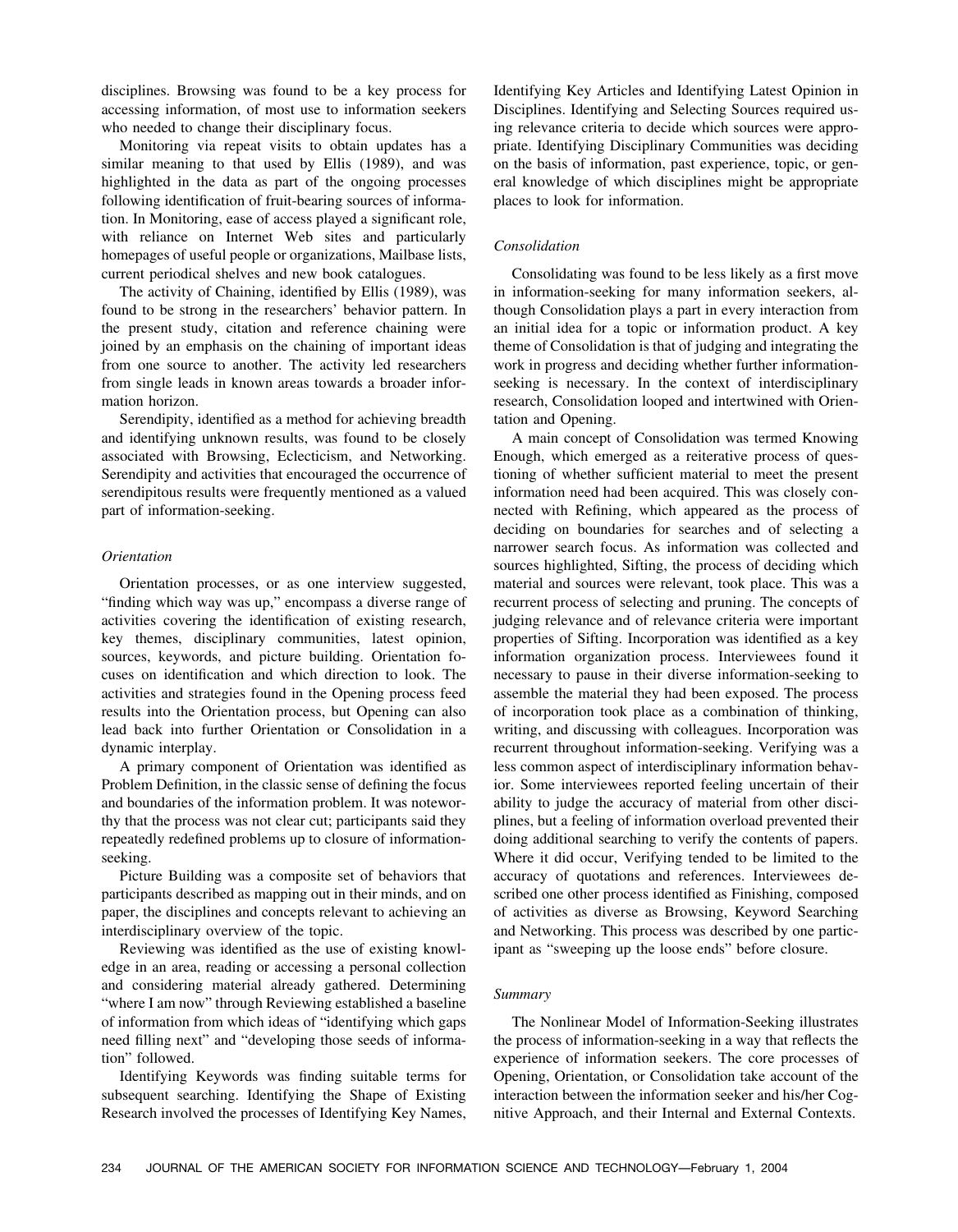With each information-seeking experience, or contextual change, the opportunity and need for information-seeking change too. The relationship of core processes and developing context interact freely to allow each core process to feed into any other and to be reiterative over time.

The names given to the core processes almost suggest a sequence of activity. However, the concepts, represented in the interactivity of the core processes, and the absence of stages in the model, are analogous to an information seeker holding a palette of information behavior opportunities, with the whole palette available at any given moment. The interactivity and shifts described by the model show information-seeking to be nonlinear, dynamic, holistic, and flowing.

# **Conclusion**

The study sought answers to three questions: (1) What are the activities, strategies, contexts, and behaviors used and perceived to be used by interdisciplinary information seekers? (2) What is the relationship of the core processes, contexts, and behaviors as part of interdisciplinary information behavior? (3) How can the information-seeking behavior of interdisciplinary researchers be represented in an empirically grounded, theoretical model of interdisciplinary information-seeking behavior?

The first research question was answered through the identification of behaviors and strategies present in the description of the Nonlinear Model of Information-Seeking Behavior. These behaviors extend previous research and point to the value of considering both internal context and external context alongside individual activities to enable a holist portrait of information-seeking behavior. The behaviors identified emphasize the variety of approaches in use, while also indicating that these are flexible and only fully understandable within a view of changing contexts.

The second and third research questions were fully addressed by development of the model. The model considers new aspects of interdisciplinarity and tackles the concept in greater depth than previous studies. Activities and behaviors have some crossover with existing models, although the relationship of activities in this holistic context highlights different aspects of importance. While the use of naturalistic inquiry has proven valuable in refreshing our understanding of a complex phenomenon, further research is planned to fully develop generalizability and will need to combine qualitative and quantitative methods.

The model offers a complex multilayered tool to explain and further explore interdisciplinary information behavior. It goes further to suggest a possible foundation for the exploration of general information-seeking behavior. Four major implications arise from the new model.

1. An alternative to sequential stages is offered as a means of understanding information-seeking. The data suggested that a problem-solving framework, as adopted in many existing models (e.g., Kuhlthau, 1993; Wilson,

1997), was not present. Instead, the results explicitly point to problem definition and, more widely, information-seeking behavior to be cumulative, reiterative, holistic, and context-bound. The model represents one slice of a temporal continuum within which a palette of nonlinear behaviors exists.

- 2. The advent of a new model offers an alternative explanatory framework for user information-seeking behavior that represents a shift between earlier linear models and the beginnings of a new generation of studies. The new model addresses anomalous patterns of behavior and missed stages noted in the application of previous models. Its existence immediately suggests a need to reconsider some key concepts in further research.
- 3. The use of models of information-seeking to set the agenda for teaching information skills has been a crucial element in library and information studies curriculum design over many years. The direct practical implication of the model points to revising the teaching of information literacy and library skills. The new model offers the basis of a framework for educators and library professionals to teach both academic and non-academic, and expert and non-expert information users in a manner that reflects actual behaviors and real-world solutions rather than the artificial conceptualization of stages. Work in progress is tentatively applying the new model in curriculum design at the undergraduate level, and investigating application of the model to different teaching contexts.
- 4. The model's approach to understanding informationseeking behavior within a context is credible and of interest to a wide audience. Initial examination of additional data suggests that the model's core processes are echoed at the level of individual search episodes. This suggests different and successive layers of activity within the same model. Each layer maintains the overall picture, much like the composition of a fractal. Future studies will need to address the highly focused question of search episodes to develop this aspect of the model.

To conclude, this paper offers a new, nonlinear model of information-seeking behavior, which contrasts with earlier models of information-seeking behavior. It offers a potential guide for a reinterpretation of information-seeking behavior as a dynamic flowing holistic process and points to many lines of future investigation and development.

# **Acknowledgments**

The author wishes to extend thanks to the Arts and Humanities Research Board for funding this research, to Nigel Ford, and to two anonymous referees for their comments on this article.

# **References**

- Bartolo, L.M., & Smith, T.D. (1993). Interdisciplinary work and the information search process: A comparison of manual and online searching. College and Research Libraries, 54(4), 344 –356.
- Bates, M. (1996). Learning about the information-seeking of interdisciplinary scholars and students. Navigating among the disciplines: The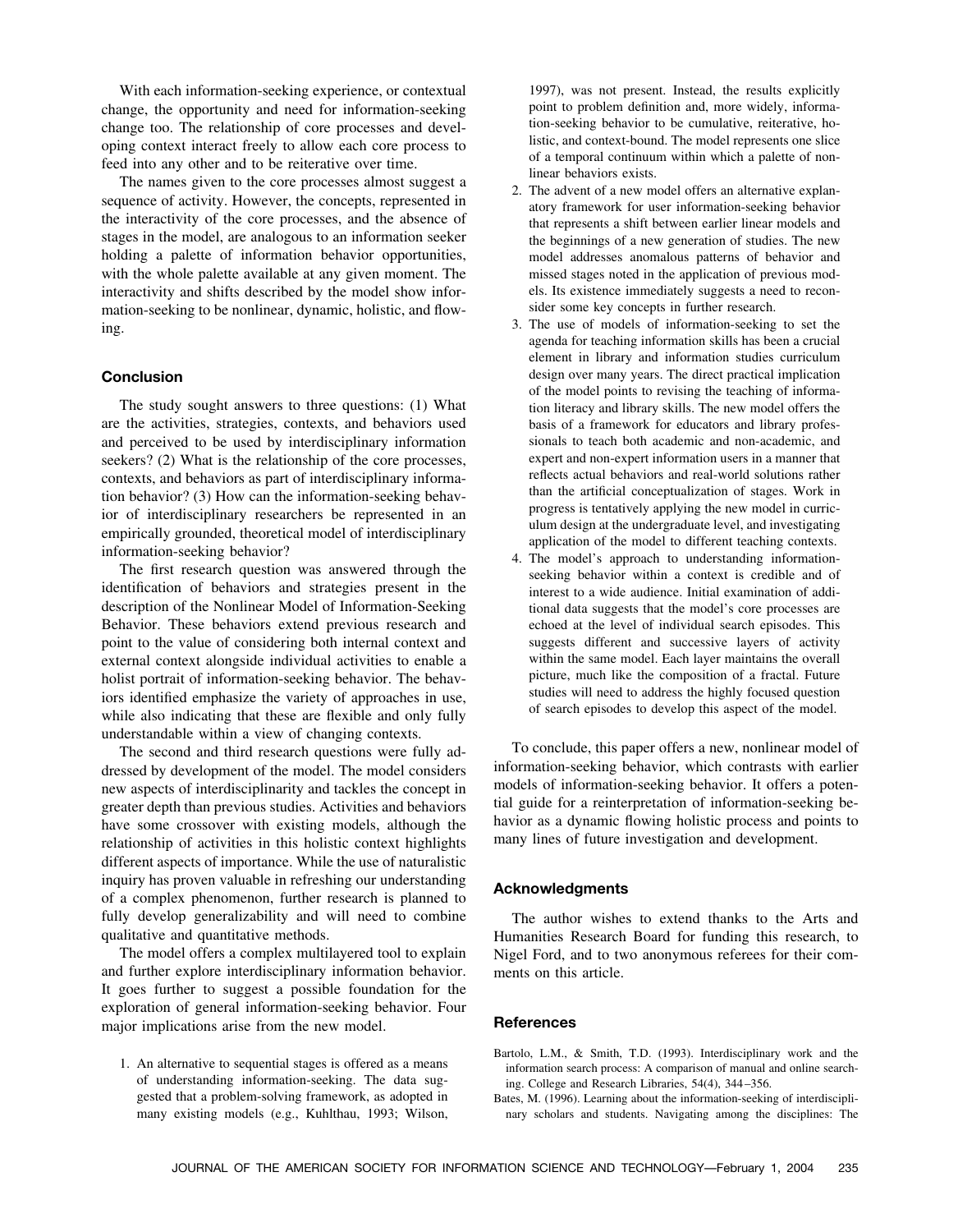library and interdisciplinary inquiry [Special Issue]. Library Trends, 44(2), 155–164.

- Choo, W.C., Detlor, B., & Turnbull, D. (1998). A behavioral model of information-seeking on the Web: Preliminary results of a study of how managers and IT specialists use the Web. In C.M. Preston (Ed.), Proceedings of the 61st Annual Meeting of the American Society for Information Science (Vol. 35, Pittsburgh, PA) (pp. 290 –302), Medford, NJ: Information Today Inc. Retrieved January 10, 2002, from http:// donturn.fis.utoronto.ca/papers/asis98/asis98.html
- Choo, W.C., Detlor, B., & Turnbull, D. (1999). Information-seeking on the Web: An integrated model of browsing and searching. In L. Woods (Ed.), Proceedings of the 62nd Annual Meeting of the American Society for Information Science, Washington, DC. (pp. 3–16), Medford, NJ: Information Today, Inc. Retrieved January 10, 2002, from http:// donturn.fis.utoronto.ca/papers/asis99/asis99.html
- Colson, H. (1988). Searching Latin America on-line: Social science and humanities. Database Searcher, 4(6), 20.
- Davis, J.R. (1995). Interdisciplinary courses and team teaching: New arrangements for learning. Phoenix: Oryx Press.
- Denzin, N.K. (1970). The research act: A theoretical introduction to sociological methods. Hawthorne, N.Y.: Aldine.
- Denzin, N.K., & Lincoln, Y. (Eds.). (1994). Handbook of qualitative research. Thousand Oaks, CA: Sage.
- Dervin, B. (1983). An overview of sense-making research: Concepts, methods, and results to date. Paper presented at the International Communication Association Annual Meeting, Dallas, TX, May, 1983. Retrieved June 19, 2000, from http://communication.sbs.ohio-state.edu/ sense-making/art/artdervin83.html
- Ellis, D. (1989). A behavioral approach to information retrieval design. Journal of Documentation, 46, 318 –338.
- Glaser, B., & Strauss, A.L. (1967). The discovery of grounded theory: Strategies for qualitative research. New York: Aldine de Gruyter.
- Henry, G.T. (1997). Practical sampling. In L. Bickman & D.J. Rog (Eds.), Handbook of applied social research methods. Newbury Park, CA: Sage, 101–126.
- Ingwersen, P. (1996). Cognitive perspectives of information retrieval interaction: Elements of a cognitive IR theory. Journal of Documentation, 51, 3–50.
- Klein, J.T. (1996). Interdisciplinary needs: The current context. Navigating Among the Disciplines: The Library and Interdisciplinary Inquiry [Special Issue]. Library Trends, 45(2), 134 –154.
- Klein, J.T., & Newell, W. (1996). Interdisciplinary studies. In J. Gaff & J. Ratcliffe (Eds.), Handbook on the undergraduate curriculum. San Francisco, CA: Jossey Press.
- Kuhlthau, C.C. (1993). Seeking meaning: A process approach to library and information services. Norwood, NJ: Ablex.
- Kuzel, A.J., & Like, R.C. (1991). Standards of trustworthiness for qualitative studies in primary care. In P. Norton, M. Stewart, F. Tudiver, M. Bass, & E. Dunn, (Eds.), Primary care research: Traditional and innovative approaches (pp. 138 –158). Newbury Park, CA: Sage.
- Leckie, G.J., & Pettigrew, K.E. (1997). A general model of the information-seeking of professionals: Role theory through the back door? In P. Vakkari, R. Savolainen, & B. Dervin, (Eds.), Proceedings of an International Conference on Research in Information Needs, Seeking and Use in Different Contexts, Tampere, Finland. London, UK: Taylor Graham.
- Leckie, G.J., Pettigrew, K.E., & Sylvain, C. (1996). Modelling the information-seeking of professionals: A general model derived from research on engineers, health care professionals, and lawyers. Library Quarterly, 66(2), 161–193.
- Lincoln, Y.S., & Guba, E.G. (1985). Naturalistic inquiry. Beverly Hills, CA: Sage.
- Marchionini, G. (1995). Information-seeking in electronic environments: Cambridge Series on human computer interaction. Cambridge: Cambridge University Press.
- McDermott, I.E. (1998). Caulking the cracks: Scholarly social science resources on the Web. Searcher, 6(1), 18.
- Miles, M.B., & Huberman, A.M. (1994). Qualitative data analysis: An expanded sourcebook. Thousand Oaks, CA: Sage.
- Mote, L.J.B. (1962). Reasons for the variations in the information needs of scientists. Journal of Documentation, 18(4), 169–175.
- Packer, K.H., & Soergel, D. (1979). The importance of SDI for current awareness in fields with severe scatter of information. Journal of the American Society of Information Science, 30(3), 125–135.
- Palmer, C.L. (1996a). Information work at the boundaries of science: Linking information services to research practices. Library Trends, 45(2), 165–191.
- Palmer, C.L. (1996b). Practices and conditions of boundary crossing research work: A study of scientists at an interdisciplinary institute. PhD thesis, University of Illinois at Urbana-Champaign.
- Palmer, C.L. (1999). Structures and strategies of interdisciplinary science. Journal of the American Society for Information Science, 50(3), 242– 253.
- Palmer, C.L. (2001). Work at the boundaries of science: Information and the interdisciplinary research process. Dordrecht: Kluwer.
- Palmer, C.L., & Neumann, L.J. (2002). Interdisciplinarity humanities scholars. Library Quarterly, 72(1), 85–117.
- Patton, M.Q. (1990). Qualitative evaluation and research methods. Newbury Park, CA: Sage.
- Sanjek, R. (Ed.). (1990). Fieldnotes: The making of Anthropology. Cornell: Ithaca.
- Saracevic, T., & Kzinto, P. (1988). A study of information-seeking and retrieving. II. Users, questions and effectiveness. Journal of the American Society for Information Science, 39(3), 177–196.
- Scott, R.L. (1979). Personal and institutional problems encountered in being interdisciplinary. In J. Kochelmans (Ed.). Interdisciplinarity and higher education (pp. 197–223). University Park: The Pennsylvania State University Press.
- Searing, S.E. (1992). How librarians cope with interdisciplinarity: The case of women's studies. Issues in Integrative Studies, 10, 7–25.
- Spanner, D. (2001). Border crossings: Understanding the cultural and informational dilemmas of interdisciplinary scholars. The Journal of Academic Librarianship, 27(5), 352–360.
- Spink, A. (1998). Towards a theoretical framework for information retrieval in an information-seeking context. In T.D. Wilson & D.K. Allen (Eds.), Exploring the Contexts of Information Behavior: Proceedings of the Second International Conference on Research in Information Needs, Seeking and Use in Different Contexts. August 13–15, 1998 (pp. 21–34). Sheffield, UK. London: Taylor Graham.
- Stoss, F.W. (1991). Environment online: The greening of databases. Part 1. General interest databases. Database, 14(4), 13.
- Strauss, A., & Corbin, J. (1990). Basics of qualitative research. Newbury Park, CA: Sage.
- Taylor, S.J., & Bogdan, R. (1998). Introduction to qualitative research methods: A guidebook and resource. New York: John Wiley & Sons.
- Westbrook, L. (1999). Interdisciplinary information-seeking in women's studies. Jefferson, NC: McFarland and Company, Inc.
- Wilson, P. (1996). Interdisciplinary research and information overload. Library Trends, 44(2), 192.
- Wilson, T.D. (1997). Information behavior: An interdisciplinary approach. Information Processing and Management, 33(4), 551–572.
- Wright, D.B. (1997). Understanding statistics: An introduction for the social sciences. London: Sage.

# **Appendix A: Interview Guide**

- 1. Please define what you understand by the word "interdisciplinary." *(*Seek clarification of this definition if necessary.)
- 2. Have you previously worked in a mono-disciplinary area? (What was the area? / For how long?)
- 3. How do you approach the task of researching on a new area? (How focused are your thoughts? / How do you define your topic in the beginning? / How do you draw together ideas?)